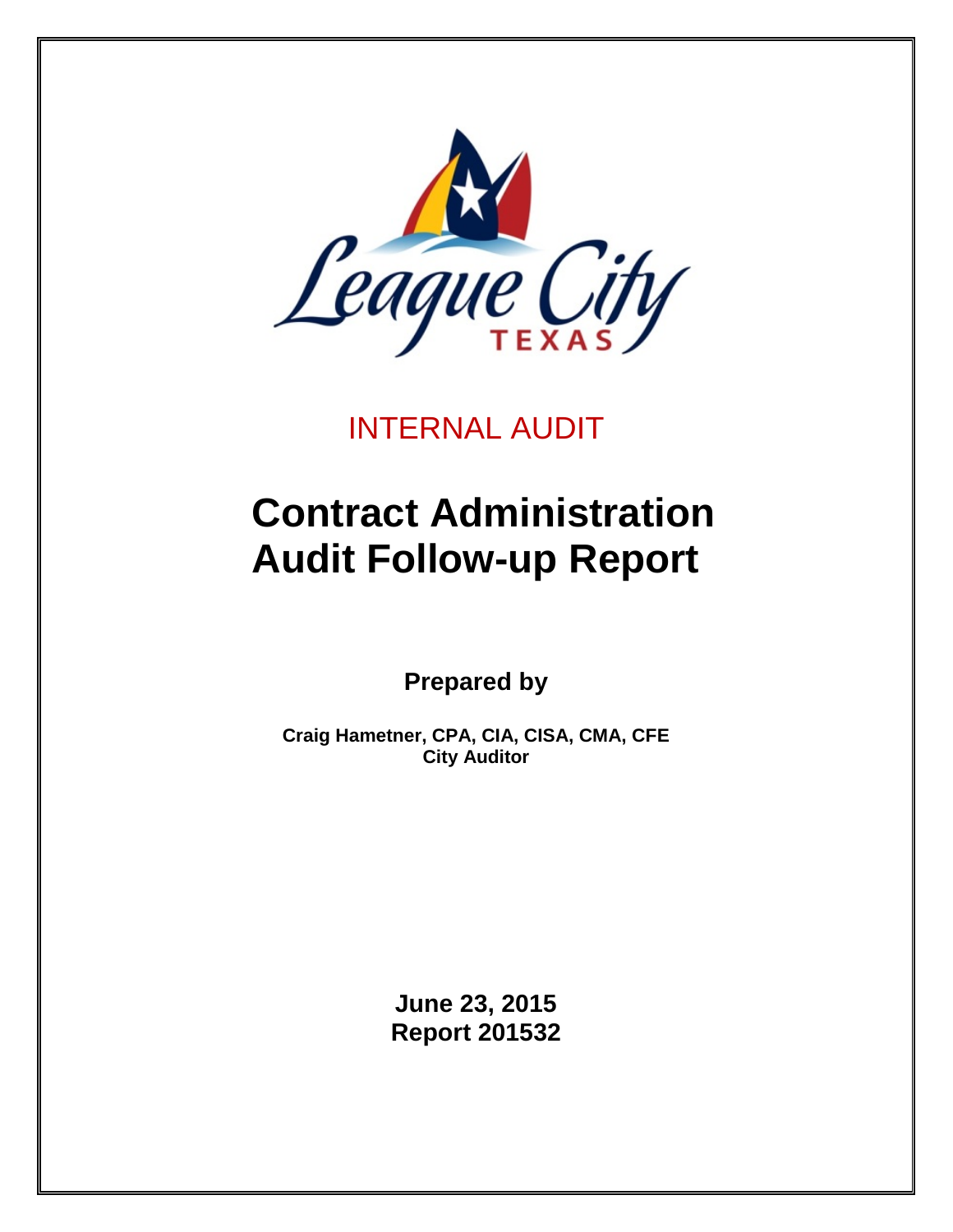# **Table of Contents**

# Page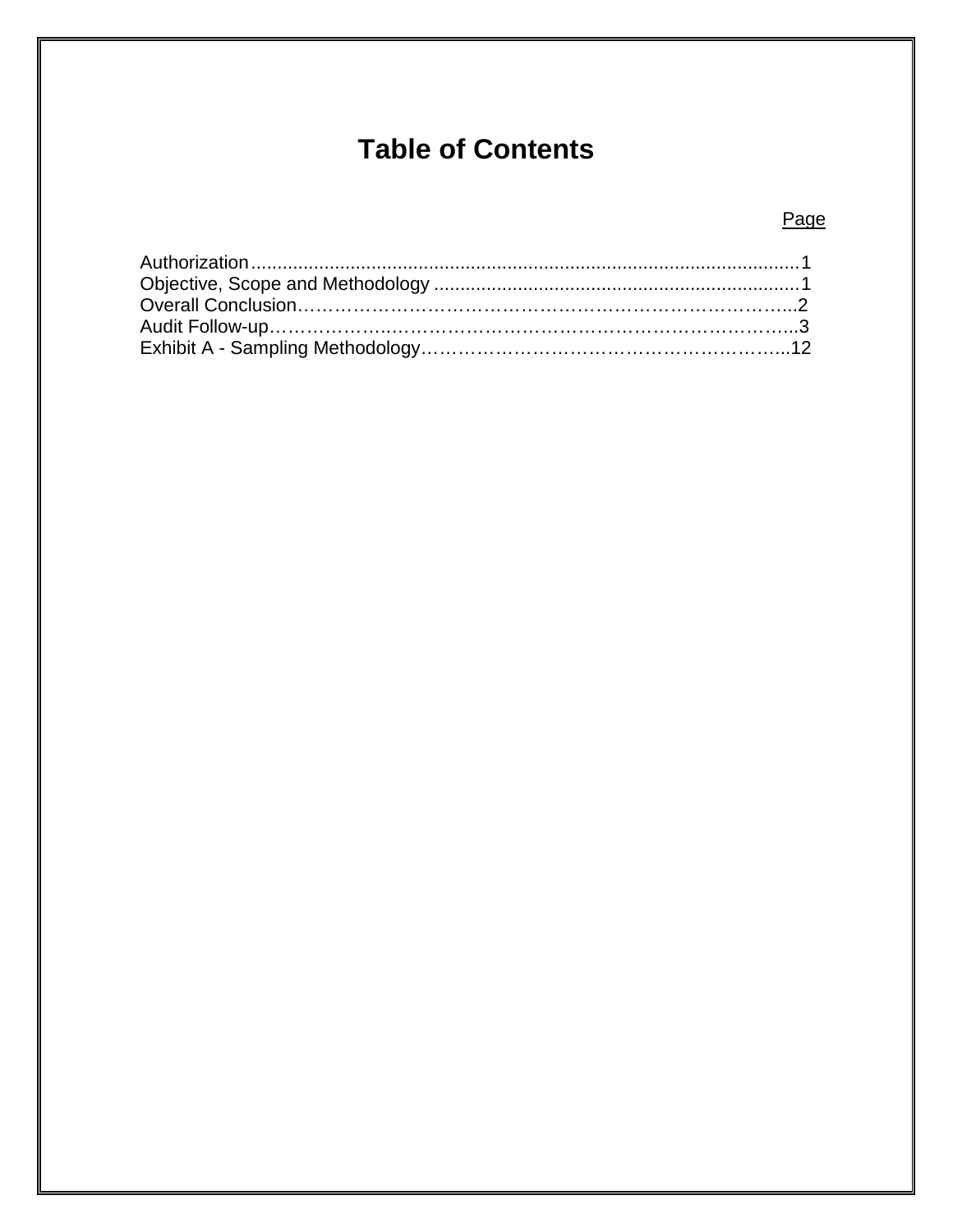#### **Authorization**

The City Auditor has conducted a Contract Administration Follow-up Audit. This audit was conducted under the authority of Resolution #2013-51, Section 2-233, Powers and Duties, Subsection (b)(8) and (c), and in accordance with the Annual Audit Plan approved by the League City, City Council in Resolution #2014-27.

#### **Objective**

This is a follow-up of the "Contract Administration Audit" report issued on August  $26^{th}$  2014.

The objective was to determine if previous audit recommendations were implemented.

The objective of the original audit according to the Annual Audit Plan was to evaluate the process and determine if accountability is in place.

The sub-objectives were as follows:

- 1) Determine if general controls are sufficient and appropriate.
- 2) Verify compliance with Big League Dreams Contract

#### **Scope and Methodology**

The City Auditor conducted this audit in accordance with Generally Accepted Government Auditing Standards except this audit function has not had an external peer review. Those standards require planning and performing the audit to obtain sufficient, appropriate evidence to provide a reasonable basis for the findings and conclusions based on the audit objectives. The City Auditor believes that the evidence obtained provides a reasonable basis for the findings and conclusions based on the audit objectives.

The sampling methodology is discussed in Exhibit A.

In order to determine if previous recommendations were implemented, I:

- $\triangleright$  Inquired with Management
- $\triangleright$  Examined Documentation

The scope of the audit follow-up used information primarily from FY15.

To assess the reliability of the data elements needed to answer the engagement objective, I (1) Performed inquiries with management, (2) Reviewed related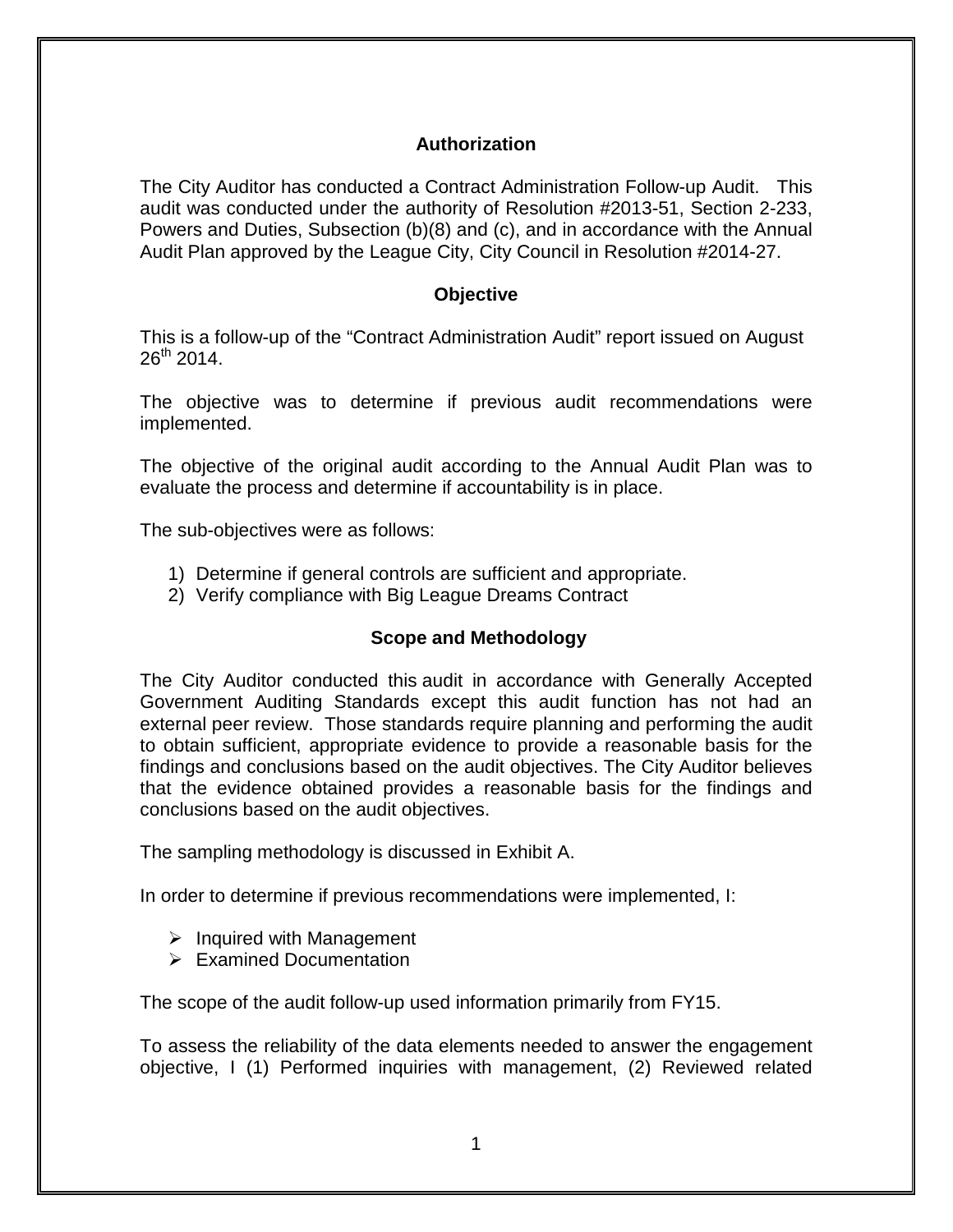documentation. As a result of the testing, I determined that the data was sufficiently reliable for the purposes of this report.

# **Overall Conclusion**

| <b>Fully Implemented</b> | <b>Partially Implemented</b> | Not Implemented |
|--------------------------|------------------------------|-----------------|
|                          |                              |                 |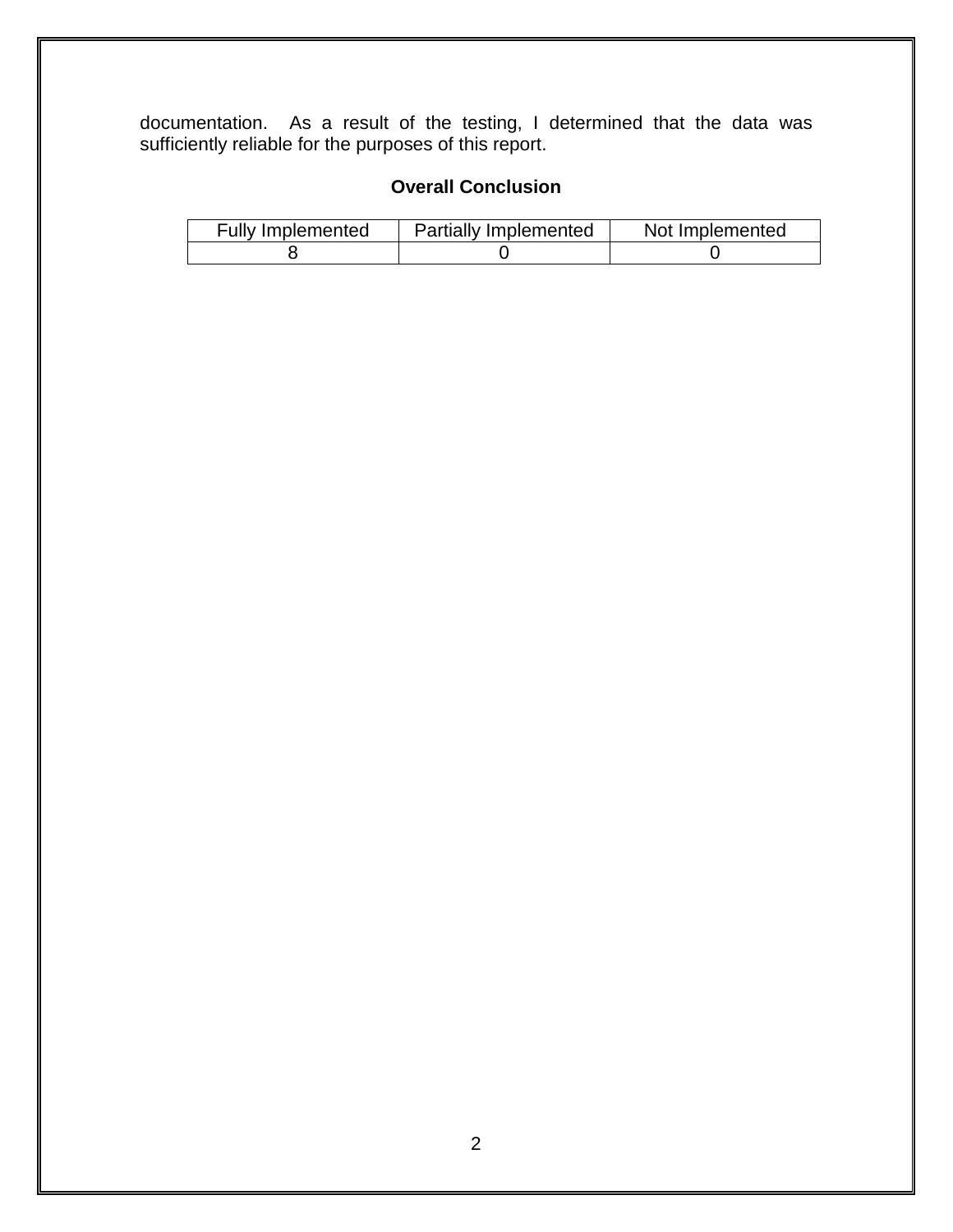#### **Audit Follow-up**

This follow-up audit was not intended to be a detailed study of every relevant system, procedure, and transaction. Accordingly, the Follow-up section presented in this report may not be all-inclusive of areas where improvement might be needed.

The following results for each finding are as follows:

#### **Opportunity for Improvement #1 – Contracting Policies**

#### **Condition (The way it is)**

The several Purchasing related policies are fragmented and do not clearly define accountability and responsibility for each of the parties involved in the procurement process and is not as comprehensive as it needs to be.

#### **Recommendation**

Create a one-stop shop for acquiring the know-how to properly administer contracts. Examples of additional items to be included in the policy are as follows:

- $\triangleright$  High Technology Purchases
- $\triangleright$  Conflict of Interests
- $\triangleright$  Renewal Options
- **▶ Construction Contracts**
- $\triangleright$  Risk Management/Insurance
	- Compare COI to contract/bid
	- City listed as additional insured
	- Provision for 30 days notice for material changes
- **► Contract Monitoring**
- $\triangleright$  Sales Taxes
- ▶ Purchase Order vs. Contract
- Change Orders
- $\triangleright$  Grants
- $\triangleright$  Memorandum of Understanding
- Parks & Cultural Services Agreement and Leases Contracts
- $\triangleright$  Interlocal Agreements City as an additional insured
- $\triangleright$  Right-to-Audit Clause (Ordinance 2013-51, Sec. 2-215 (a))
- $\triangleright$  Performance Metrics All attributes of an agreement must be measurable with a reasonable effort. Examples are as follows:
	- Certain % off of list price
	- Number of spray applications
	- Response Time
	- Mean Time to Repair
	- Schedule Compliance
	- Backlog
	- Performance Objectives

# **Management Response**

#### **Concur**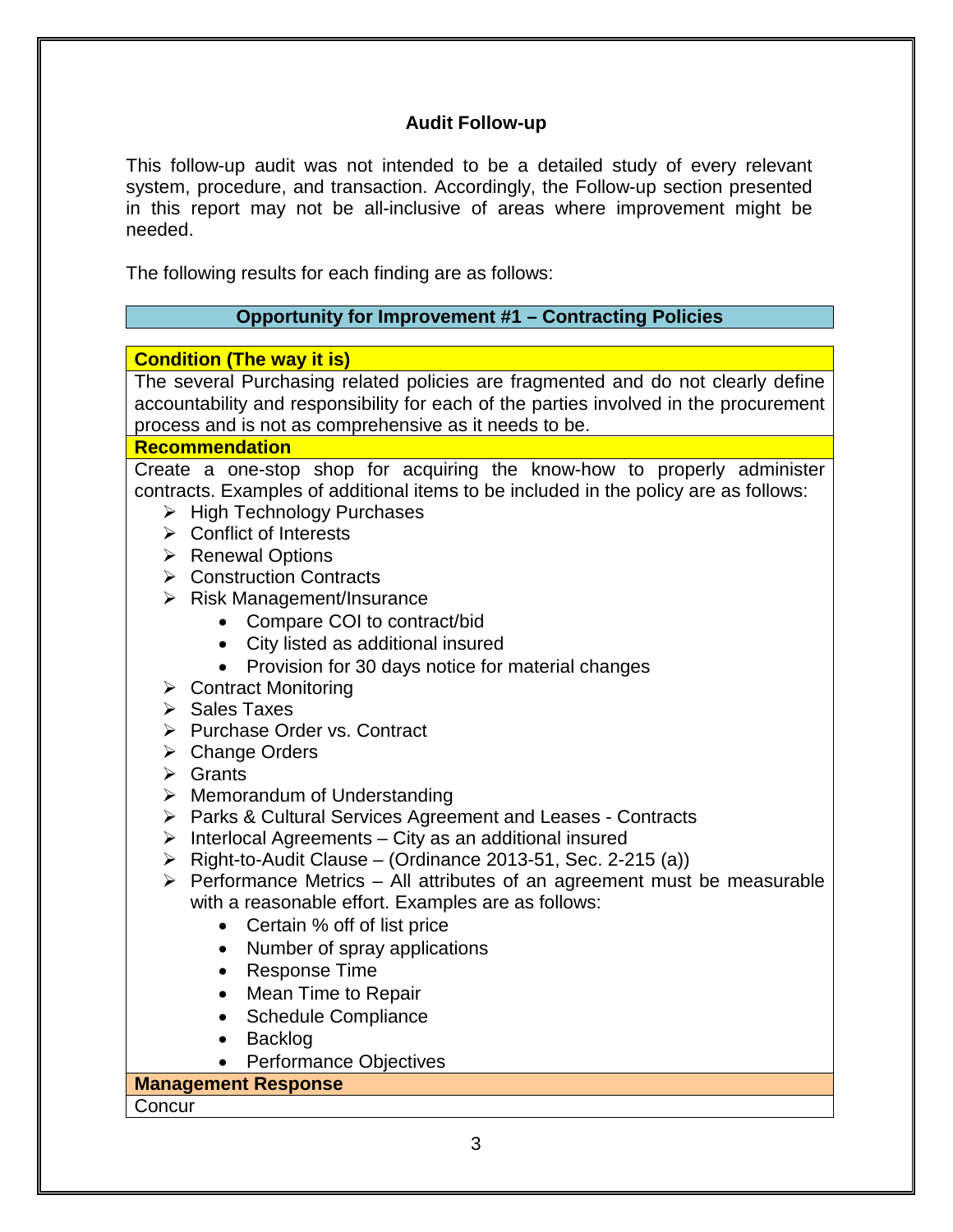#### **Action Plan**

Management clearly agrees that there are "opportunities for improvement" and have begun by updating the Purchasing Policy and Procedure Manual that will include guidelines for contract administration. As a part of this need to improve the process, Purchasing will develop a working group of managers and employees to serve as a "User Group" and develop clear and concise procedures for Contract Administration.

**Implementation Date**

#### **October 1, 2014**

#### **Follow-up**

The new purchasing policy covers many of the items suggested in the Recommendations. The "User Group" specified in the Action Plan was not formed; however, department purchasing coordinators were contacted and training was provided.

# **Implementation**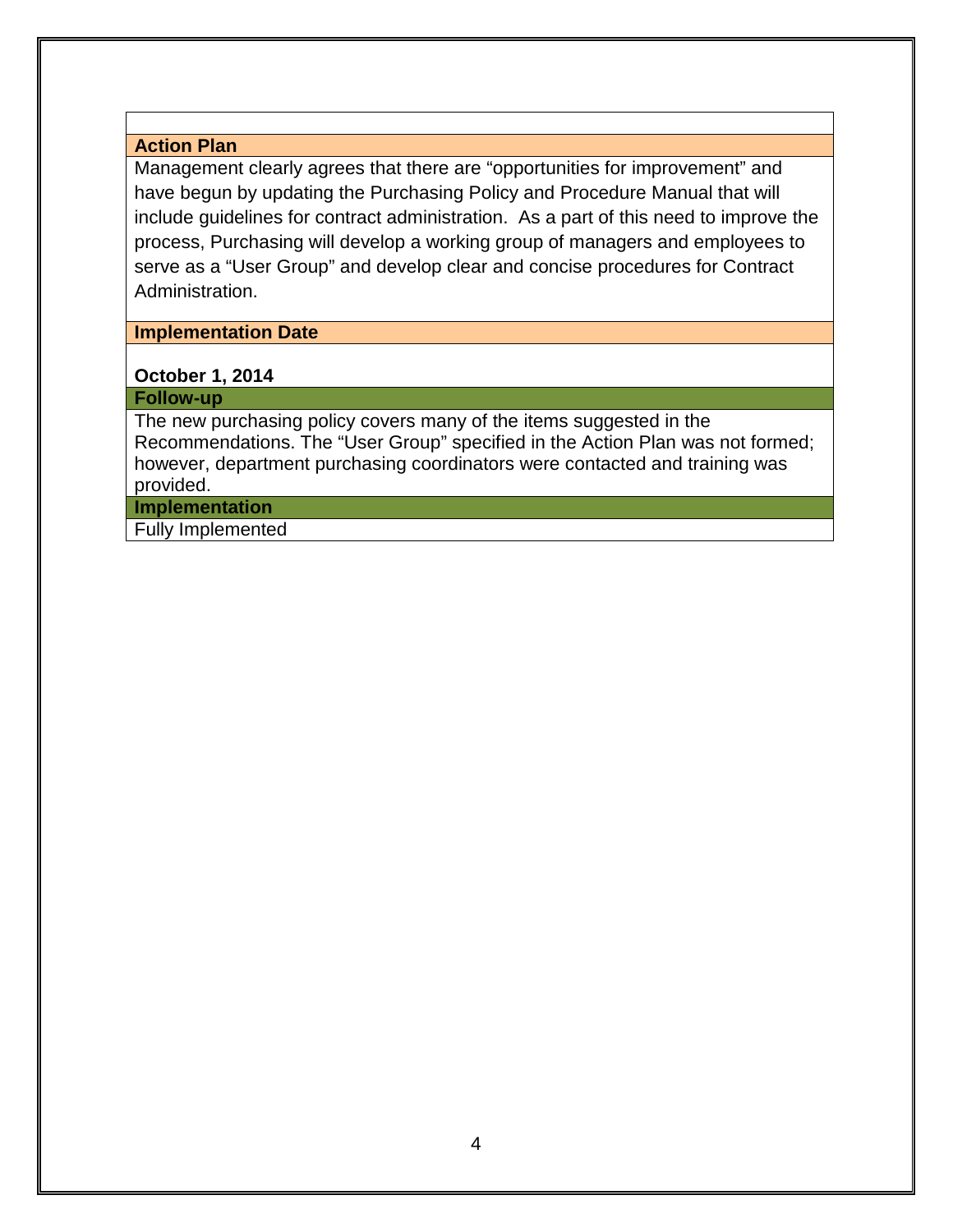#### **Opportunity for Improvement #2 – Training**

**Condition (The way it is)**

During the audit it became apparent that responsible parties were not aware of their tasks to carry out the Contract Administration Model.

#### **Recommendation**

Create a needs assessment for training in the city and develop the means to provide the training.

#### **Management Response**

**Concur** 

#### **Action Plan**

Upon completion of the aforementioned Policy and Procedures Manual and working with the User Group, both comprehensive, high level, and end user training programs will be developed and presented to employees.

#### **Implementation Date**

**January 15, 2015**

**Follow-up**

Training was provided to responsible parties on the new Purchasing Policies. Instead of a User Group, department purchasing coordinators were contacted.

#### **Implementation**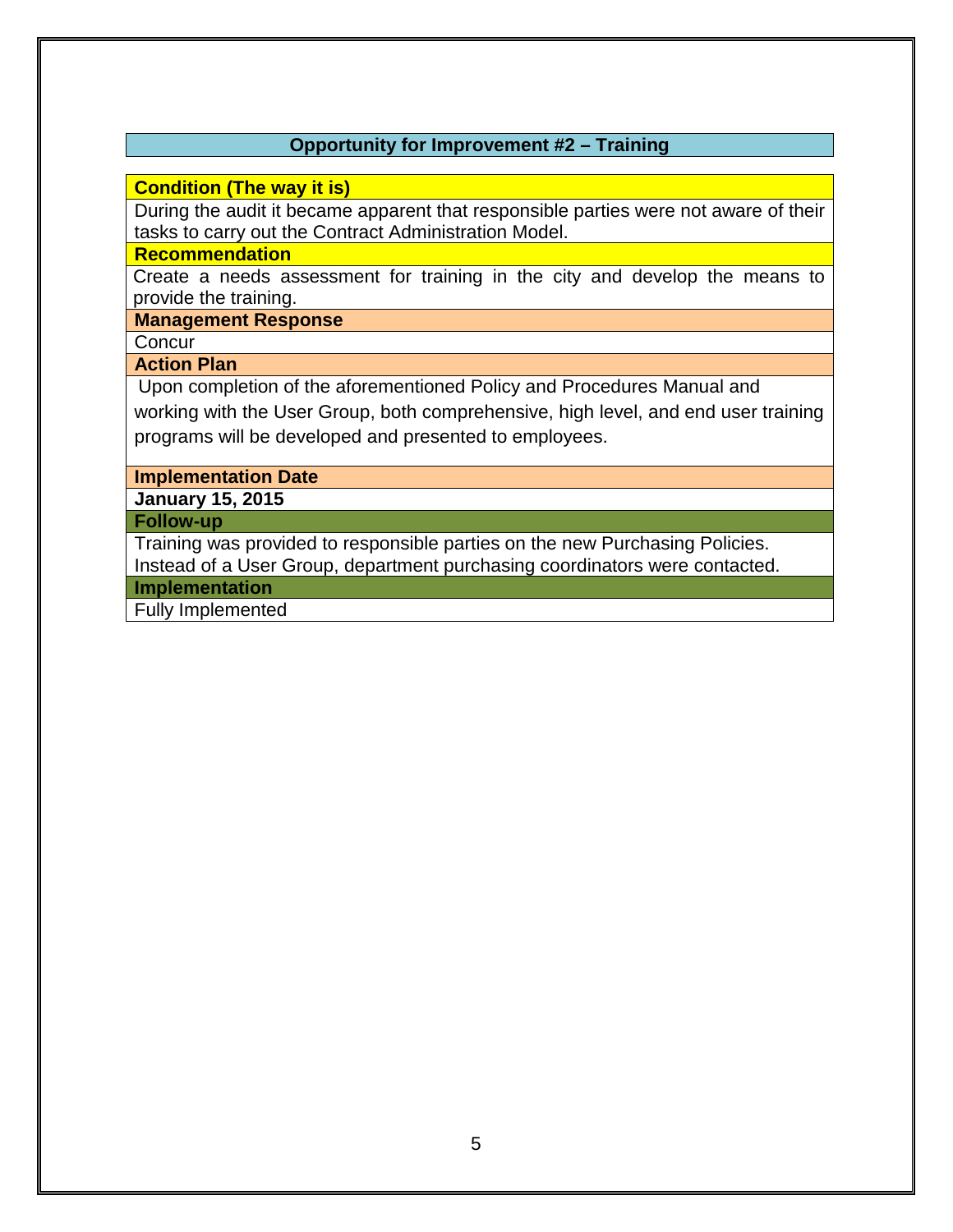# **Opportunity for Improvement #3 – Proper Initial Review of Contracts**

#### **Condition (The way it is)**

Proper initial reviews of contracts are not always being made. Numerous sampled contracts had no City Attorney review or did not go through Purchasing.

#### **Recommendation**

Establish a responsible person and backup for each contract in the city to facilitate the review process. A check-off sheet may be an enabler. Provide training for good contract administration.

#### **Management Response**

# **Concur**

## **Action Plan**

- Working with the City Attorney, Purchasing has developed standard contracts for use.
- Going forward, all contracts, regardless of value, that are processed through the Purchasing Department will require both a responsible contact and backup person. This data will be maintained on the Contract Listing that has been developed and is managed in Purchasing.
- All contracts will have City Attorney approval.
- All city developed contracts will be included as a sample document in solicitations (bids, RFPs, etc.) and signed by the provider before City Council approval.

| <b>Implementation Date</b>                                                |
|---------------------------------------------------------------------------|
| <b>Immediately</b>                                                        |
| <b>Follow-up</b>                                                          |
| 1) Completed. Purchasing has developed standard contracts for use.        |
| 2) Completed. Purchasing is using a Contract Listing and Department Point |
| of Contact Listing.                                                       |
| 3) Completed. Purchasing now uses standard contracts already approved by  |
| the City Attorney.                                                        |
| 4) Completed. Contracts included as sample document in solicitations.     |
| <b>Implementation</b>                                                     |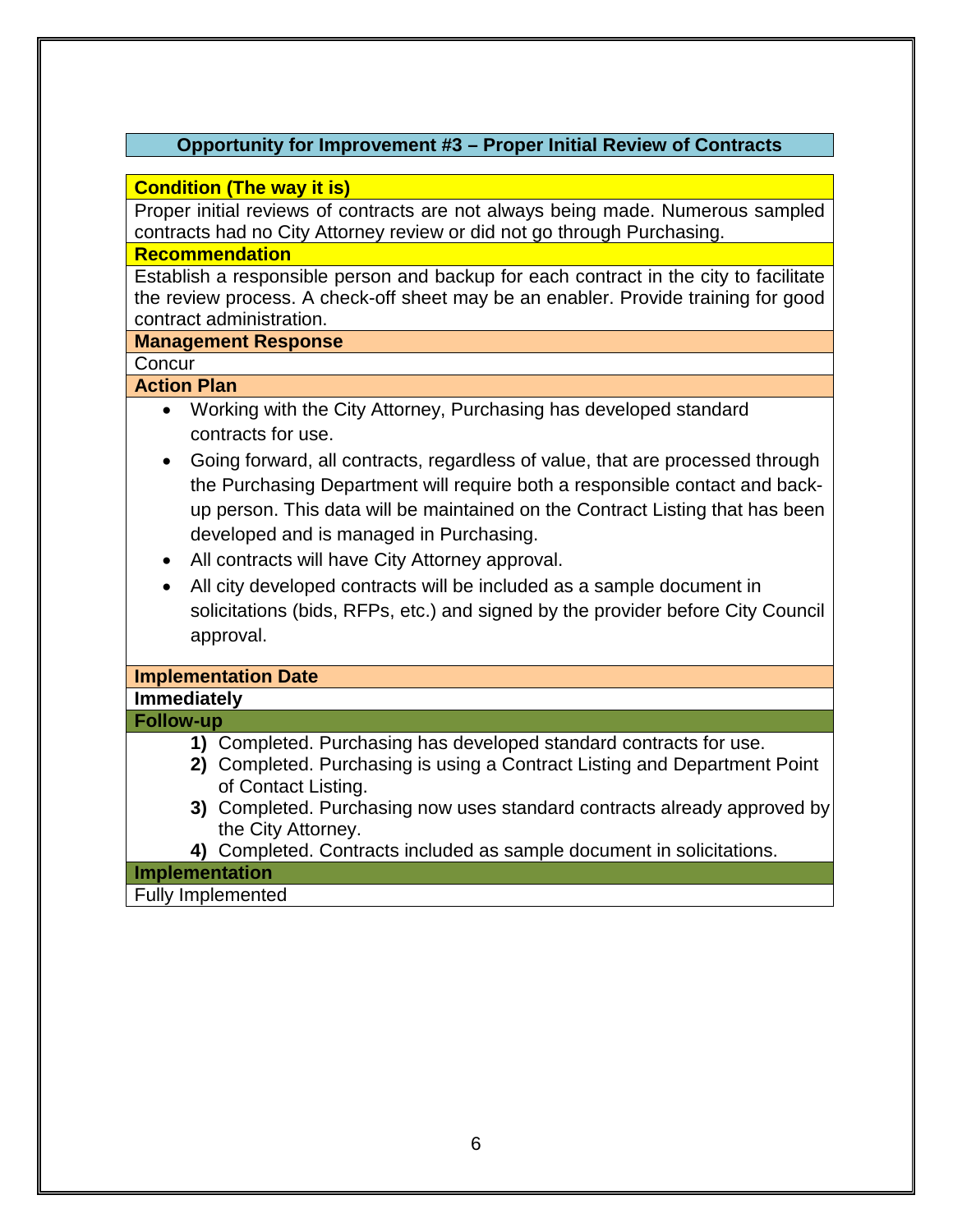#### **Opportunity for Improvement #4 – Monitoring**

#### **Condition (The way it is)**

Seven out of 36 contracts were not readily found or found at all. In 19 out of 36 contracts there was a lapse in monitoring. Eight of those lapses dealt with the Certificate of Insurance.

#### **Recommendation**

Assign Accountability, Put the Guidelines in place; Provide training for the responsible parties.

#### **Management Response**

**Concur** 

#### **Action Plan**

- Accountability for the contract lies with the Director most closely related to the contract. The Director has the responsibility to deliver executed contracts to Purchasing and to the City Secretary.
- The City Manager has reinforced that assignment of responsibility at Director's meetings.
- That directive will be reinforced in the updated purchasing policy.
- Purchasing will develop comprehensive training for Contract Administration to include, but not limited to, overview; procurement process; tracking; monitoring, etc.

# **Implementation Date**

#### **January 15, 2015**

**Follow-up**

- 1) Accountability for the contract lies with the Director most closely related to the contract. The Director has the responsibility to deliver executed contracts to Purchasing and then forwards to the City Secretary. – Completed. Section 6- 103 and Section 6-104 of Purchasing Policy covers accountability over the contract.
- 2) The City Manager has reinforced that assignment of responsibility at Director's meetings. – Completed. Auditor observed.
- 3) That directive will be reinforced in the updated purchasing policy. Completed. Section 6-103 and 6-104 of Purchasing Policy covers accountability over the contract.
- 4) Purchasing will develop comprehensive training for Contract Administration to include, but not limited to, overview; procurement process; tracking; monitoring, etc. – Completed. Training was performed.

#### **Implementation**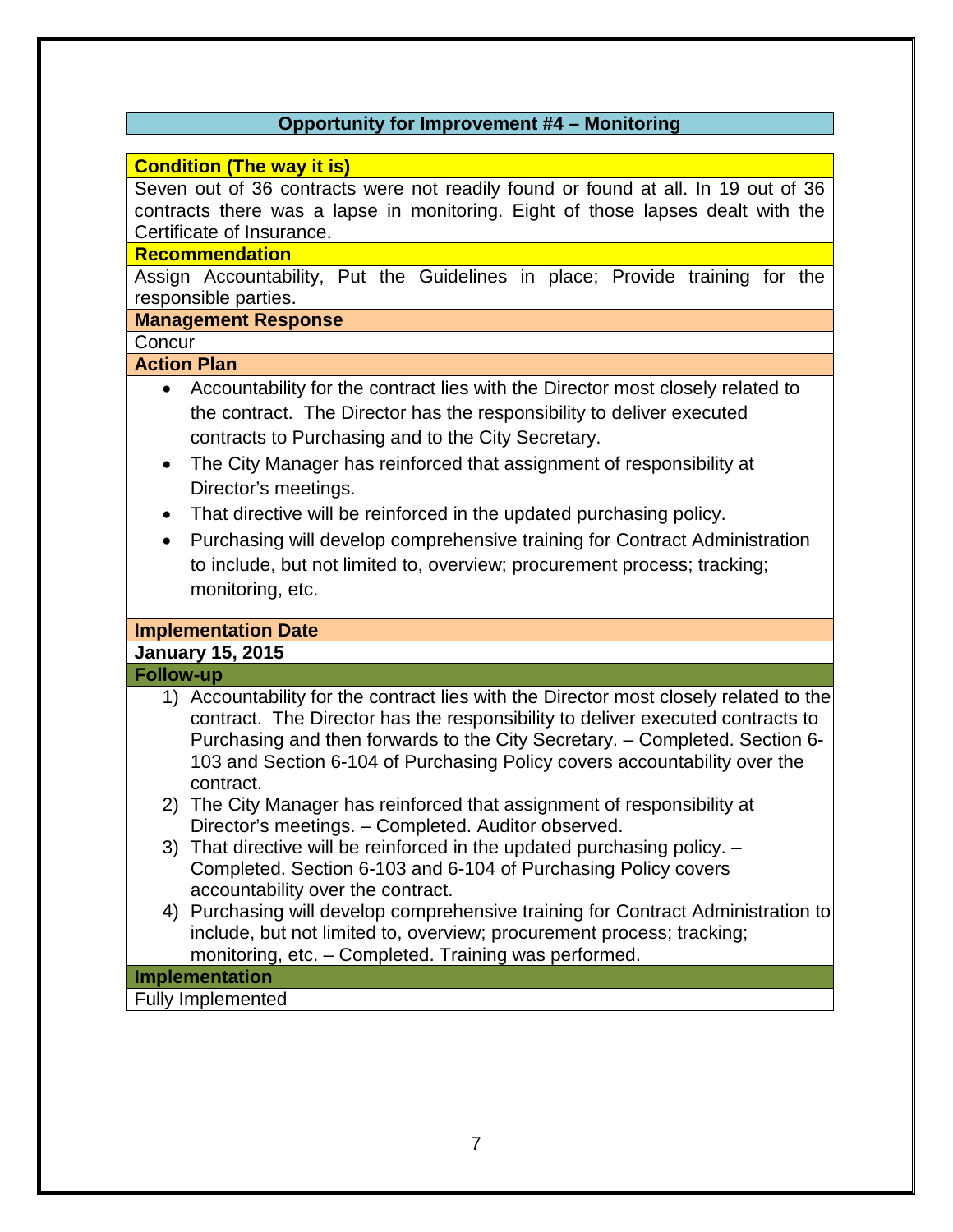# **Opportunity for Improvement #5 – Central Repository**

#### **Condition (The way it is)**

The Central Repository (Laserfiche) was not used in 21 out of 36 contracts examined. Four out of the 21 either had partial information or not the latest information. Additionally, the majority of departments reporting contracts did not have them housed in Laserfiche.

#### **Recommendation**

Require that all contracts be housed at the central repository. Explore the possibility of using Laserfiche for all contract approvals and expiration ticklers.

#### **Management Response**

**Concur** 

#### **Action Plan**

- The office of the City Secretary shall be the central repository for contracts for the City.
- Directors will be again reminded, via the updated purchasing policy and training, to provide all contracts to Purchasing for transmittal to central repository (City Secretary).
- Currently IT, Purchasing and the City Secretary are exploring opportunities to use Laserfiche technology for contract approvals, etc. In the meantime, Purchasing has developed a Master Contract List, for those contracts that are routed through our department. This listing includes a 90-day tickler for contract end or renewal.

#### **Implementation Date**

#### **Ongoing, to be complete by January 15, 2015**

#### **Follow-up**

- 1) The office of the City Secretary shall be the central repository for contracts for the City. – Section 6-103 of Purchasing Manual states that all contracts will be forwarded to Purchasing and Purchasing will forward the contract to the City Secretary for retention.
- 2) Directors will be again reminded, via the updated purchasing policy and training, to provide all contracts to Purchasing for transmittal to central repository. – Section 6-103 of Purchasing Manual states that all contracts will be forwarded to Purchasing and Purchasing will forward the contract to the City Secretary for retention. Training has been performed.
- 3) Currently IT, Purchasing and the City Secretary are exploring opportunities to use Laserfiche technology or the new Enterprise Resource Planning software for contract approvals and expiration ticklers. In the meantime, Purchasing has developed a Master Contract List, for those contracts that are routed through the Purchasing department. This listing includes a 90-day tickler for contract end or renewal.

#### **Implementation**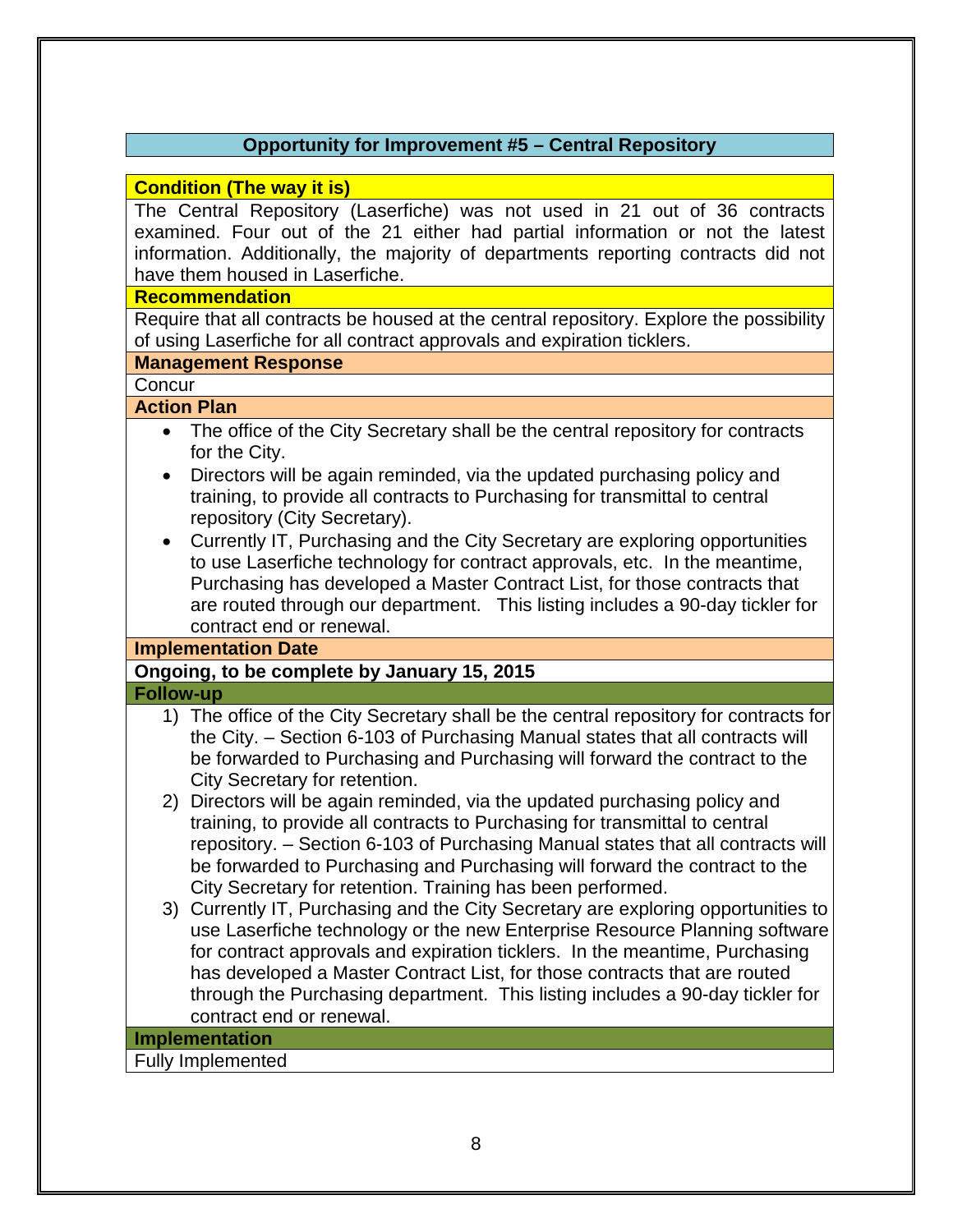| Opportunity for Improvement #6 - 4B Industrial Development Corporation<br><b>Condition (The way it is)</b><br>No evidence of training for certain city officials.<br>The city performs administrative functions for the 4B but is not reimbursed.<br>A determination has not been made of what exemption status applies to the 4B and<br>if necessary submit paperwork requesting the exemption. This is for federal tax<br>exemption.<br><b>Recommendation</b><br>Revisit the laws that affect 4B Industrial Development Corporations<br><b>Management Response</b><br><b>Management Concurs</b><br><b>Action Plan</b><br>A) The training requirement includes both representatives of the 4B and of the<br>City. The 4B representative has been trained. The designated City officials<br>have not. Section 502.101(a) (1) requires training at least once in each 24-<br>month period for "the municipal attorney, administrator, or clerk of the<br>municipality." The City Manager will attend qualified training within the next<br>six months.<br>B) City Staff is working to develop an interlocal agreement with the 4B to provide<br>for the reimbursement of administrative costs incurred by the City on behalf of<br>the 4B.<br>C) Staff is in the process of filing for exempt status recognition<br><b>Implementation Date</b><br><b>January 15, 2015</b> |
|--------------------------------------------------------------------------------------------------------------------------------------------------------------------------------------------------------------------------------------------------------------------------------------------------------------------------------------------------------------------------------------------------------------------------------------------------------------------------------------------------------------------------------------------------------------------------------------------------------------------------------------------------------------------------------------------------------------------------------------------------------------------------------------------------------------------------------------------------------------------------------------------------------------------------------------------------------------------------------------------------------------------------------------------------------------------------------------------------------------------------------------------------------------------------------------------------------------------------------------------------------------------------------------------------------------------------------------------------------------------------|
|                                                                                                                                                                                                                                                                                                                                                                                                                                                                                                                                                                                                                                                                                                                                                                                                                                                                                                                                                                                                                                                                                                                                                                                                                                                                                                                                                                          |
|                                                                                                                                                                                                                                                                                                                                                                                                                                                                                                                                                                                                                                                                                                                                                                                                                                                                                                                                                                                                                                                                                                                                                                                                                                                                                                                                                                          |
|                                                                                                                                                                                                                                                                                                                                                                                                                                                                                                                                                                                                                                                                                                                                                                                                                                                                                                                                                                                                                                                                                                                                                                                                                                                                                                                                                                          |
|                                                                                                                                                                                                                                                                                                                                                                                                                                                                                                                                                                                                                                                                                                                                                                                                                                                                                                                                                                                                                                                                                                                                                                                                                                                                                                                                                                          |
|                                                                                                                                                                                                                                                                                                                                                                                                                                                                                                                                                                                                                                                                                                                                                                                                                                                                                                                                                                                                                                                                                                                                                                                                                                                                                                                                                                          |
|                                                                                                                                                                                                                                                                                                                                                                                                                                                                                                                                                                                                                                                                                                                                                                                                                                                                                                                                                                                                                                                                                                                                                                                                                                                                                                                                                                          |
|                                                                                                                                                                                                                                                                                                                                                                                                                                                                                                                                                                                                                                                                                                                                                                                                                                                                                                                                                                                                                                                                                                                                                                                                                                                                                                                                                                          |
|                                                                                                                                                                                                                                                                                                                                                                                                                                                                                                                                                                                                                                                                                                                                                                                                                                                                                                                                                                                                                                                                                                                                                                                                                                                                                                                                                                          |
|                                                                                                                                                                                                                                                                                                                                                                                                                                                                                                                                                                                                                                                                                                                                                                                                                                                                                                                                                                                                                                                                                                                                                                                                                                                                                                                                                                          |
|                                                                                                                                                                                                                                                                                                                                                                                                                                                                                                                                                                                                                                                                                                                                                                                                                                                                                                                                                                                                                                                                                                                                                                                                                                                                                                                                                                          |
|                                                                                                                                                                                                                                                                                                                                                                                                                                                                                                                                                                                                                                                                                                                                                                                                                                                                                                                                                                                                                                                                                                                                                                                                                                                                                                                                                                          |
|                                                                                                                                                                                                                                                                                                                                                                                                                                                                                                                                                                                                                                                                                                                                                                                                                                                                                                                                                                                                                                                                                                                                                                                                                                                                                                                                                                          |
|                                                                                                                                                                                                                                                                                                                                                                                                                                                                                                                                                                                                                                                                                                                                                                                                                                                                                                                                                                                                                                                                                                                                                                                                                                                                                                                                                                          |
|                                                                                                                                                                                                                                                                                                                                                                                                                                                                                                                                                                                                                                                                                                                                                                                                                                                                                                                                                                                                                                                                                                                                                                                                                                                                                                                                                                          |
|                                                                                                                                                                                                                                                                                                                                                                                                                                                                                                                                                                                                                                                                                                                                                                                                                                                                                                                                                                                                                                                                                                                                                                                                                                                                                                                                                                          |
|                                                                                                                                                                                                                                                                                                                                                                                                                                                                                                                                                                                                                                                                                                                                                                                                                                                                                                                                                                                                                                                                                                                                                                                                                                                                                                                                                                          |
| <b>Follow-up</b>                                                                                                                                                                                                                                                                                                                                                                                                                                                                                                                                                                                                                                                                                                                                                                                                                                                                                                                                                                                                                                                                                                                                                                                                                                                                                                                                                         |
| A) The 4B representative has completed training and the City representative is                                                                                                                                                                                                                                                                                                                                                                                                                                                                                                                                                                                                                                                                                                                                                                                                                                                                                                                                                                                                                                                                                                                                                                                                                                                                                           |
| scheduled for training later in the calendar year.                                                                                                                                                                                                                                                                                                                                                                                                                                                                                                                                                                                                                                                                                                                                                                                                                                                                                                                                                                                                                                                                                                                                                                                                                                                                                                                       |
| <b>B)</b> The Interlocal Agreement is Item 11G on May 26 <sup>th</sup> City Council Regular                                                                                                                                                                                                                                                                                                                                                                                                                                                                                                                                                                                                                                                                                                                                                                                                                                                                                                                                                                                                                                                                                                                                                                                                                                                                              |
| Meeting Agenda.                                                                                                                                                                                                                                                                                                                                                                                                                                                                                                                                                                                                                                                                                                                                                                                                                                                                                                                                                                                                                                                                                                                                                                                                                                                                                                                                                          |
| C) Exempt Status has been received from the IRS.                                                                                                                                                                                                                                                                                                                                                                                                                                                                                                                                                                                                                                                                                                                                                                                                                                                                                                                                                                                                                                                                                                                                                                                                                                                                                                                         |
| Implementation<br><b>Fully Implemented</b>                                                                                                                                                                                                                                                                                                                                                                                                                                                                                                                                                                                                                                                                                                                                                                                                                                                                                                                                                                                                                                                                                                                                                                                                                                                                                                                               |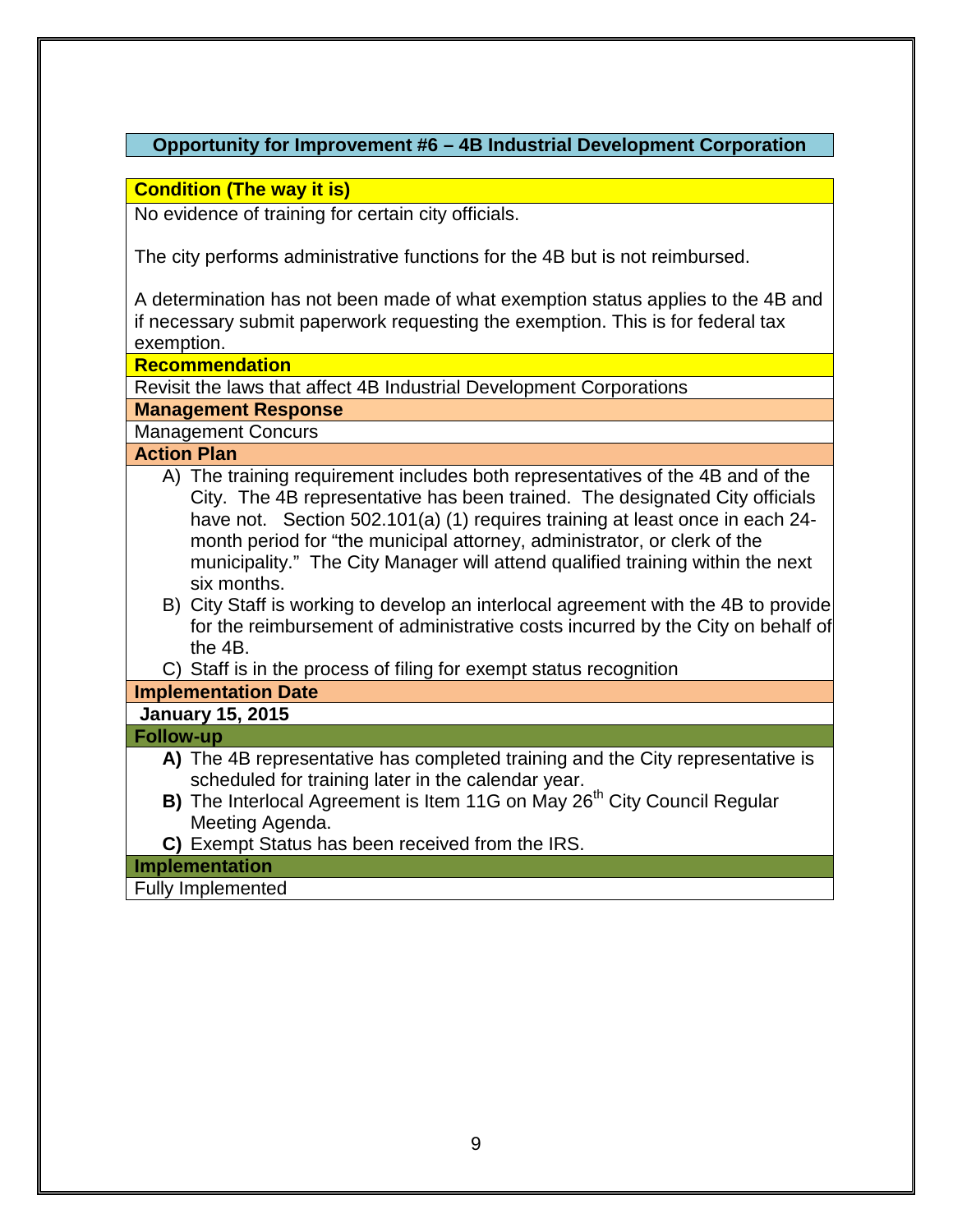#### **Opportunity for Improvement #7 – Automatic Renewals**

**Condition (The way it is)**

7 out of 36 contracts had automatic renewals.

**Recommendation**

Put limits on the duration of automatic renewals.

**Management Response**

**Concur** 

**Action Plan**

All new contracts issued through the Purchasing Department will have term limits and limited (if any) renewal options with a defined escalation clause. Incorporated in the revised policy, renewals will be limited to provide a total term of no longer than three (3) years in most cases. All renewal provisions will include defined pricing.

**Implementation Date Immediately** 

**Follow-up**

Section 6-101 of the new Purchasing Manual states that, "Unless otherwise provided by law, a contract for supplies or services may be entered into for generally two (2) years with a renewal option of typically not more than three (3) one year renewals (one year at a time)."

Five contracts were sampled and all had no more than three (3) one year renewals. **Implementation**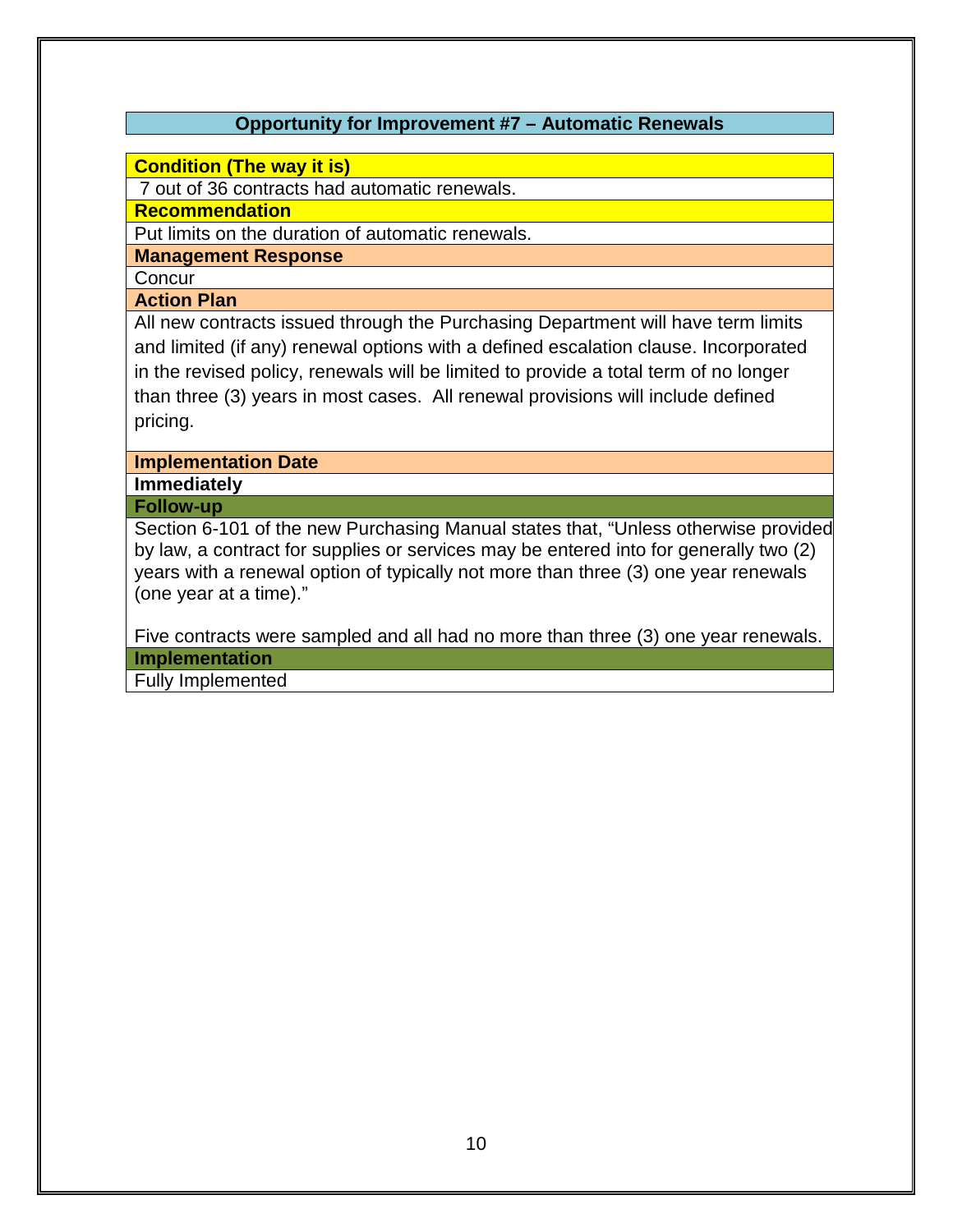# **Opportunity for Improvement #8 – Big League Dreams**

#### **Condition (The way it is)**

General Liability coverage according to the contract should be \$2,000,000 per occurrence. Certificate of Insurance states \$1,000,000.

#### **Recommendation**

Contact Big League Dreams and inform them of the shortfall and ensure that it gets corrected.

#### **Management Response**

**Concur** 

#### **Action Plan**

- 1) Training on Certificate of Insurance requirements will be a part of the contract administration training planned for the upcoming fiscal year.
- 2) The Deputy City Manager and City Attorney are working toward resolution of the insurance and other issues with the contractor

#### **Implementation Date**

#### **January 15, 2015**

**Follow-up**

Received e-mail from City Attorney explaining situation and accepting \$1,000,000 in umbrella coverage until renewal when it should be amended so as to provide for the requisite \$2M general liability coverage.

#### **Implementation**